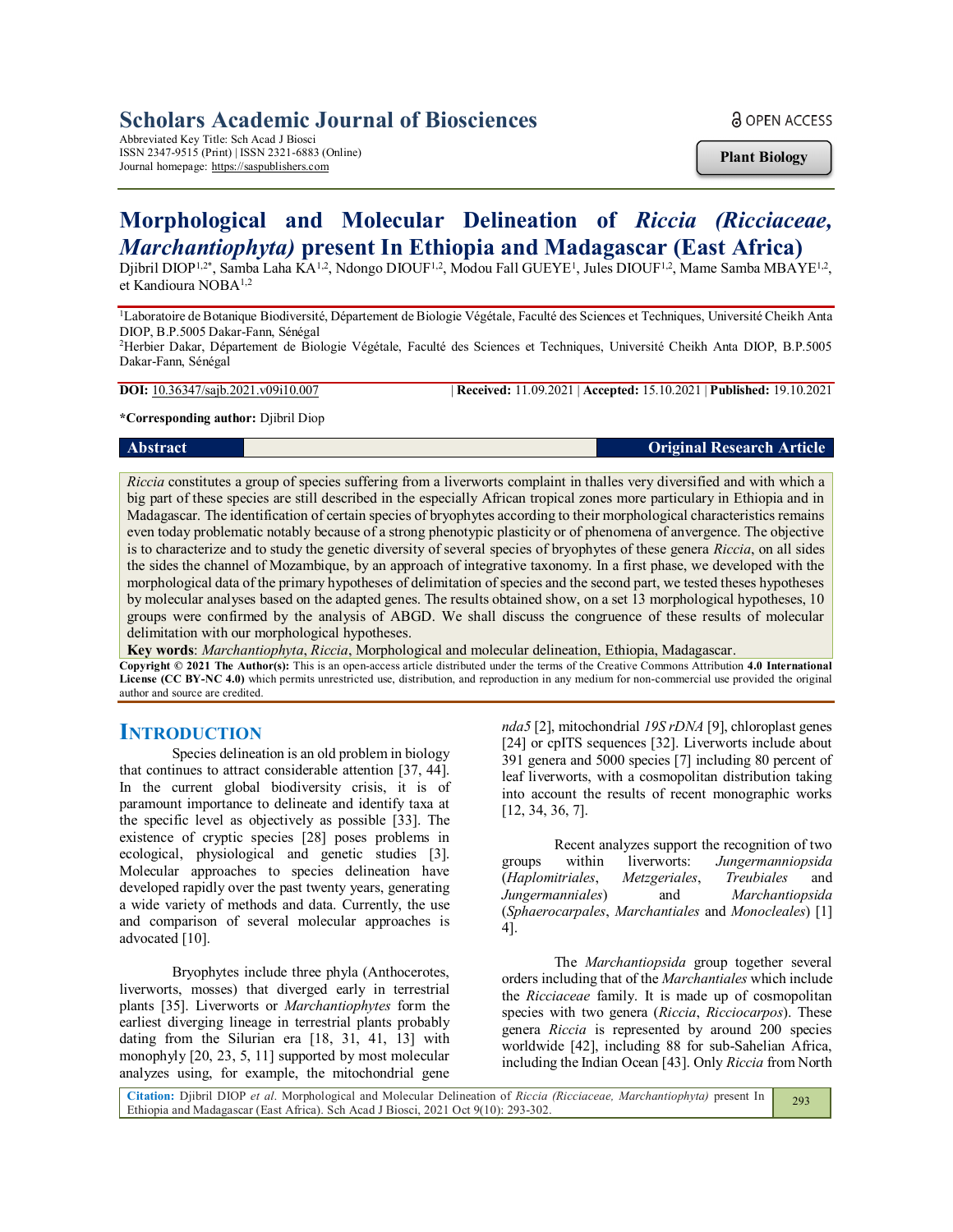Mediterranean Africa [15] and South Africa have been explored and described quite precisely [25]. The *Riccia* are very diverse in South Africa (around 80 species) with a high rate of endemism. For the other African countries, only five species are cited for Madagascar [22] and seven for Ethiopia [29]. One can reasonably hypothesize a sub-sampling and an analysis deficit for gender in these countries.

The objective of this work is, thanks to morphological and molecular approaches to propose hypotheses of species for the Ethiopian and Malagasy taxa, then to highlight the possible relations between these two little-known floras and with the African flora already described. A molecular approach using independent barcode markers (chloroplast *trn*L-F and nuclear *ITS*2) will complete the morphological study.

#### **MATERIALS AND METHODS**

Morpho-anatomical characterization of the study group: *Riccia* (*Ricciaceae*, *Marchantiales*, *Marchantiophyta*).

#### *Characters common to all Riccia*

The very constant morphology of the thallus develops into more or less complete lobes or rosettes, one to four times dichotomously branched. The thallus contains bottle-shaped, acropetal-growing antheridia and archegonia, followed by a reduced sporogonium (without pedicel, buried in the thallus) devoid of protective parts. The spore mass surrounds the belly of the archegonia with an absence of oil bodies and elaters [17]. Among the *Riccia*, their absence is probably due to a secondary loss, these characters have tended to simplify during the evolution of the *Marchantiidae*. It is noted that the absence of elaters associated with the burial of the sporophyte and the large size of the spores, lead to a decrease in dispersive power in *Riccia*.

Physiological characters characterize the *Riccia*, in particular the revival of the thallus and the ability to remain dehydrated, in particular over a long period (several months or even years) [21].

#### *Characteristics that differentiate species and / or groups of species:*

*Dorsal tissue and pores*: formed of cells arranged in files leaving between them filiform channels open to the outside by often triangular perforations appearing between the epidermal cells (*Riccia congoana*, *Riccia atropurpurea*) [17]. Aquatic *Riccia* or permanently wet muds contain in their dorsal tissue either very irregular cavities open widely to the outside (Spongodes section) or air chambers (elongated gaps) opening by simple perforations (pores) or by ostioles surrounded by small well-organized cells resembling stomata (*Riccia fluitans*).

*Ornamentation of the thallus*: In some *Riccia*, the dorsal surface of the thallus may be lined with short or long cilia (*Riccia microcilliata*). It can have papillae on the

margin, at the top of the lateral surfaces (*Riccia papillosa*, *Riccia atromarginata*) or be covered with them (*Riccia section Pilifer*).

The walls of epidermal and subepidermal cells may thicken (*Riccia sorocarpa* and *Riccia sommieri*) [17].

*Ventral scales:* are sometimes well developed to cover the dorsal surfaces when the thallus is dry (*Riccia lamellosa*). The scales are sometimes pigmented pink, light purple, black purple (*Riccia nigrella*) or orange (*R. macrocarpa*).

*Position of the capsule*: In terrestrial species, the capsule protrudes from the dorsal surface of the thallus. It tears when ripe, abandoning the spores that spread on the ground. On the other hand, in aquatic or hydrophilic species, the capsule protrudes on the ventral surface of the thallus, tears, releases the spores which accumulate under the thallus and which are carried away by the water current [14].

#### *Spore characters*

*Welding of spores*: Spores form within a tetrad, the result of meiosis. In general, they are released individually except in a small number of species, *Riccia personii*, *Riccia curtisii* [16]. In the latter, they remain locked in an exine common to all 4 spores which remain in the form of a tetrad. Free spores are considered to be newer and more derived than tetrad-fused spores [26].

*Sporoderm ornamentation*: The micromorphology of the sporoderm surface is very variable between species or group of species but very constant within the same species. Its description provides strong characters for the identification of taxa. Seven main types of ornamentation have been described, including the honeycomb type, the most frequent. The distal face and, very often, the two faces are adorned with small or large alveoli which bear (or not) tubercles at the angles of the walls, and whose walls are smooth or granular (*Riccia trichocarpa*, *Riccia atromarginata* and *Riccia sorocarpa*).

# **DATA ACQUISITION**

### **Sampling**

*Collection sites*: In our present study, samples were collected between 2011 and 2013 in two countries in East Africa and the Indian Ocean: in the highlands of Ethiopia (Mount Guna, Nile Valley, Mount Ambafarit and Abuna Youssef in the North and in the Sanetti plateaus in the South) and in the South-West and North-East of Madagascar (Makay and Marojejy National Park).

*Selection of specimens*: The specimens were selected so as to retain one to five individuals of each spotted morphotype (depending on the number available). 73 specimens were selected. In order to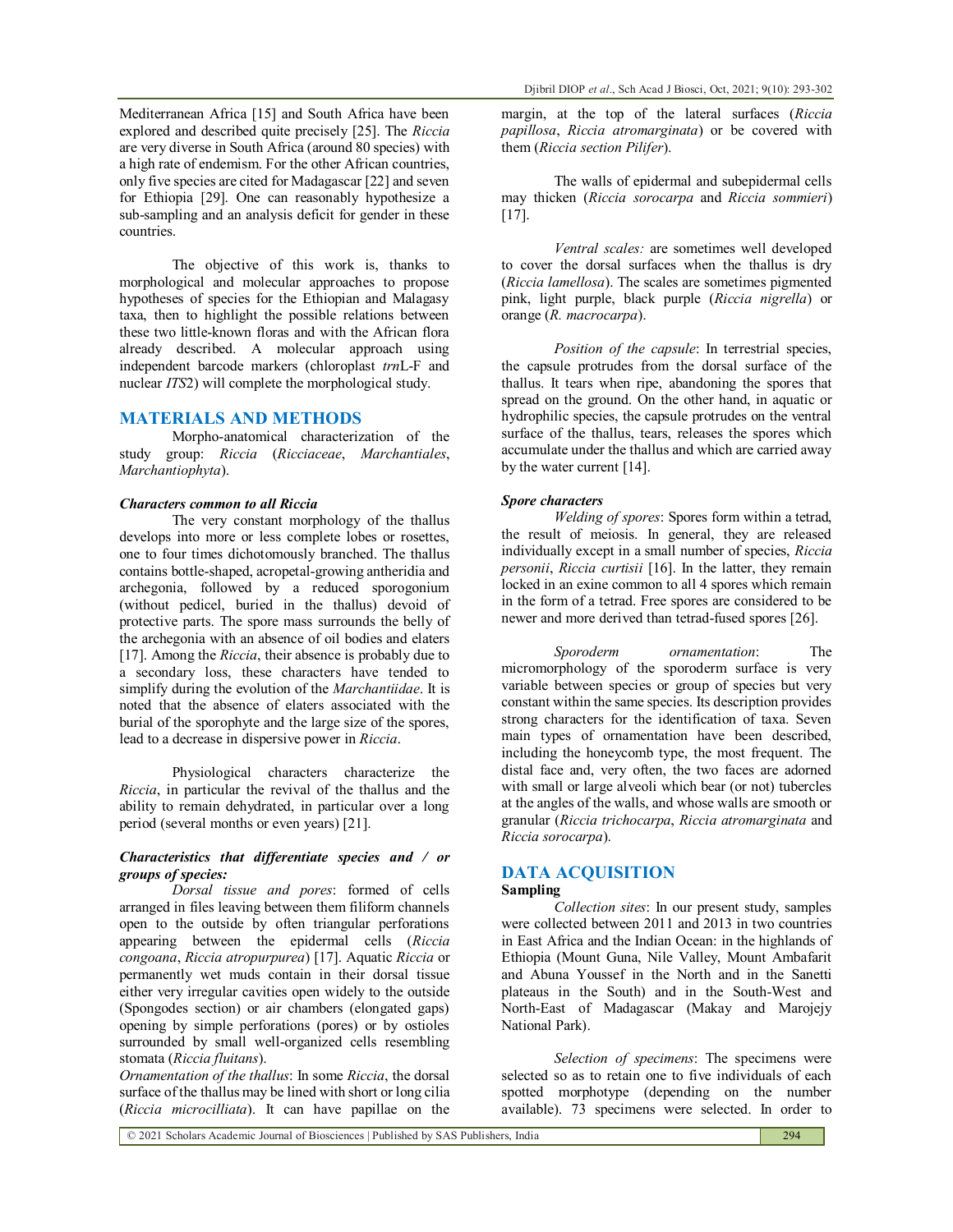complete the sampling and to test the DNA quality for older specimens kept in herbarium, 17 samples from the the Muséum National d'Histoire Naturelle collections were added. A total of 90 samples were analyzed, extracted and amplified.

## *Identification and preparation of samples*

*Identification of the specimens*: For those which could not be assigned to species described in the flora, primary hypotheses of morpho-species grouping together individuals which seem to us to be morphologically similar have been proposed. Based on the morphological description of the external appearance of the thallus, a table of the different morphological hypotheses encountered was established. The characters studied are as follows: 1) the form of insertion of the thallus (see if it is rosette or not); 2) the shapes of the branches (or ramifications) of the thallus: in ovals, in strips or in short and wide. 3) The color of the young and old parts and of the thallus margin. 4) The covering or not of the dorsal face of the thallus by the dry blanks. 5) The external aspect of the thallus surface (spongy or smooth appearance). 6) The ventral or dorsal aspect of the scale covering the margin of the thallus if present and the color of the scales. 7) Presence and appearance of the gutter. 8) Presence or absence of cilia or papillae on the external surfaces of the thallus; 9) the ornamentation of the spores (diameter, external structure, patterns of the proximal and distal face and the triradial mark either strong or weaker in some cases). To complete the whole set of series of images were taken for each species from different angles (Table 1).

*Preparation of samples:* The sample should be cleaned in order to get rid of the species of all debris (soil, roots and other species stuck on it, especially many cyanobacteria) and to avoid contamination of the DNA during of the following steps. At the end, the clean samples are placed in 2ml Eppendorf tubes and dried at 65 ° C in an oven in order to prevent the development of fungi, especially on the wet samples.

*DNA extraction*: Three extraction sessions were necessary. The protocol is based on a method commonly used in plants [8].

*Grinding*: Two tungsten beads are added to each 2ml tube, as well as a pinch of Fontainebleau sand using Lyser II Qiagen tissue at 30,000 rpm repeated 1 to 3 times.

*Extraction:* The DNeasy Plant Mini Kit, suitable for very small quantities of tissues, was used after a preliminary treatment with 400 µl AP1 and under the hood 30 µl of CTAB and 30 µl of proteinase K under the hood then they are placed in the thermal cycler for overnight (gentle agitation, about 300 rpm). The next day, they were purified with one volume of CIA  $(490 \mu l)$ , mixed and centrifuged. Then the protocol is followed

according to the instructions of the manufacturer of the DNeasy Plant Mini Kit QIAGEN for all the samples.

#### **Amplification**

*Choice of markers*: The most important characteristic of an appropriate DNA marker is its variability at the taxonomic level considered [10]. Other properties must be retained, in particular the ease of amplification, the independence or not and the propensity of a marker to convergent evolution. For the choice of markers, preliminary tests were carried out on samples from 5 markers usually used in the molecular delineation of bryophytes (*rps*4, *mat*K, rbcL, *trn*L-F, *ITS*2) [38]. The *trn*L-F (chloroplast marker) and *ITS*2 (nuclear marker) appeared to be the most regularly amplified.

*Choice of primers*: An important property of a primer is its universality [10] for the group of interest. This is the case with the primers used which are variable and universal within bryophytes. Too specific primers might not amplify some species of these genera (Table 2). For the trnL-F gene, a pair of external primers cf was used first, then two internal pairs (cd and ef) when the long amplification was negative (Table 2).

*Amplification protocol:* The amplifications were carried out in Eppendorf thermal cyclers in 20 µl of reaction containing a mixture of Taq buffer, 2 µl dNTP, 1 µl DMSO, 1 µl of BSA, the primers for the marker considered and 0.12 µl or 0.2 µl of Taq Qbiotaq or Taq polymerase and 2 to 10 µl of DNA. The extracted DNA was first used at dilution 1. PCR conditions included an initial denaturation step of 7 minutes at 94 ° C, followed by 40 or 45 cycles (one-minute denaturation at 94  $\degree$  C, one-minute annealing at an optimum temperature depending on the primer used, one-minute elongation at  $72^{\circ}$  C) and a final elongation step 10 min at  $72^{\circ}$  C.

*Electrophoresis*: In order to check if the amplifications are potentially to be sequenced, visualize them with the solidified agarose gel consisting of 40 ml of Tris, Acetate, Ethylene Diamine Tetra-Acetic (EDTA) commonly called TAE, 0.8 g agarose and 0.8 µl of Ethidium Bromide (BET).

#### *Data processing*

*Sequencing*: three plates are prepared, the first P1 containing the PCRs retained and the plates P2 and P3 respectively the Forward and Reverse primers.

*Sequence cleaning and alignment*: After cleaning the sequences on CodonCode Aligner and aligned via MEGA version 6 [44], the primer sequences are subtracted. Alignment was done by favoring transitions to transversions and transversions to gaps, sometimes shifting certain portions of the bases with respect to each other in order to align the bases that we consider to be homologous. In addition, *Riccia*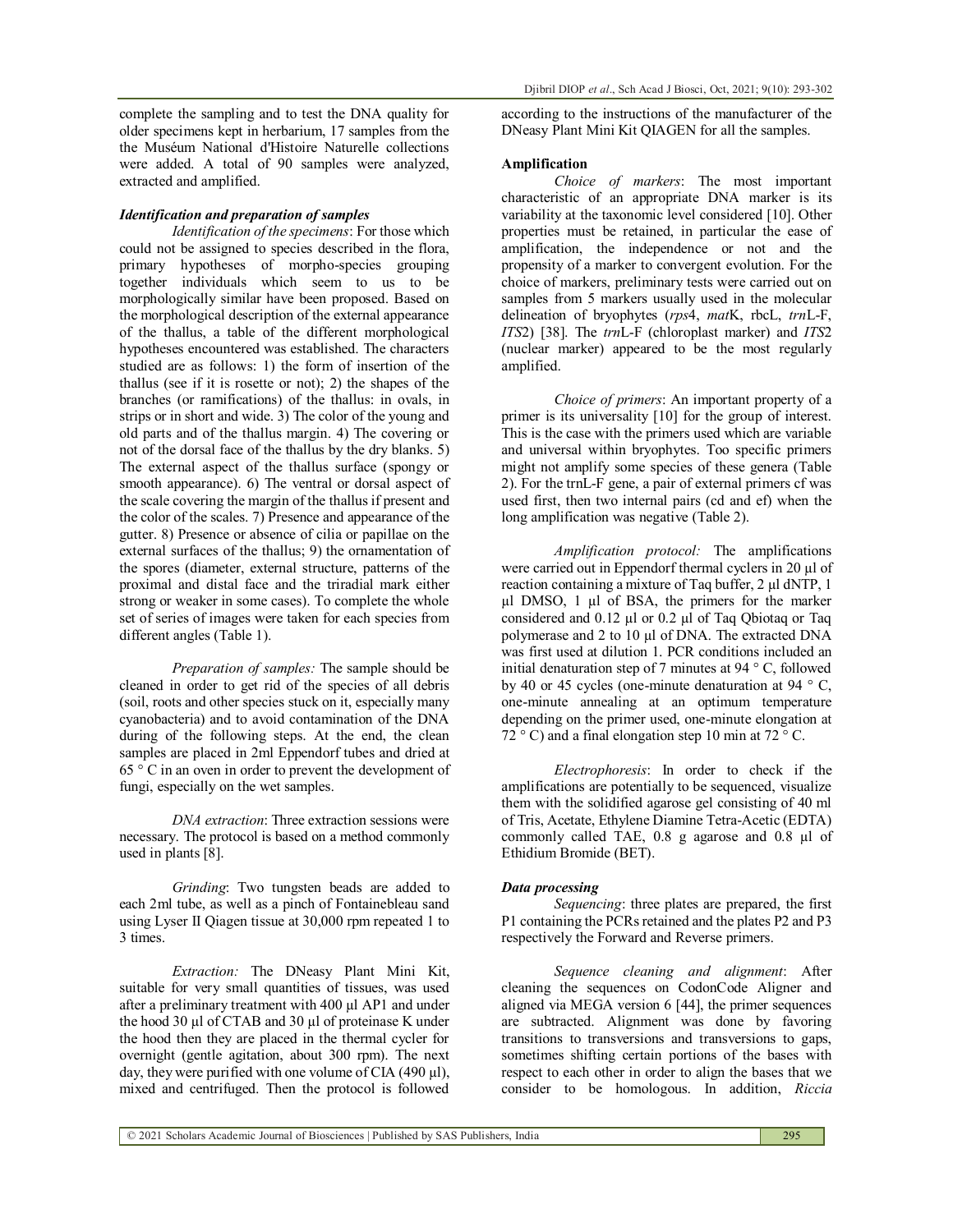sequences from previous studies can be obtained from GenBank.

#### **DATA ANALYSIS**

The visualization of morpho-species by a distance tree was done using NJ distance trees (Kimura K80) with MEGA 6 version 6 [27]) from the *trn*LF and *ITS*2 alignments. This makes it possible to check the consistency of the data: the sequences producing long branches are inspected with particular attention. The questionable footage systematically blasted NCBI to identify environmental contaminations.

#### *DNA barcoding*

DNA barcoding requires setting an a priori nucleotide distance threshold below which specimens are considered to belong to the same species and above which they are considered to belong to different species (intraspecific and interspecific variations) [10, 14, 40, 6]. It allows the identification of individuals of already known species and the discovery of new species to reference databases. These variations consider that individuals of a given species have more molecular similarities than individuals of different species. By plotting the distribution of distances between pairs of sequences in a dataset, when this distribution reveals an obvious gap (called a Barcode gap), a threshold placed in this space can be used to delineate the species [19].

#### *Sequence analysis and partitioning with ABGD software*

The method, called Automatic Barcode Gag"p Discovery (ABGD) is a method of dividing a set of sequences in an alignment into groups, considered to be molecular hypotheses of species. ABGD allows a change in the group delimitation threshold [30]. The parameters used are  $\overline{P} = 0.01$  and  $X = 0.5$  with P (the maximum intraspecific limit distance) and X (the minimum value of the barcode gap). Geneious's "Species Delimitation" plugin was used to obtain summary information on the species hypotheses (ABGD groups): maximum intraspecific distance, interspecies distance from the nearest monophyly group.

#### **RESULTS AND DISCUSSION**

Transfer of morpho-species hypotheses to a distance tree: With the tree obtained with the *trn*L-F sequences without those of Genbank, we confirm our groups of primary hypotheses of morpho-species (FIG. 1). Regarding the *ITS*2 alignment, given the low number of sequences, only two groups of more than one individual could be recognized ((FIG. 1). Samples CR13E64, CR13E44 and CR11615 (*R. sp* with scales black) form and CR11528 and CR11564 (*R. vulcanicola*) each form a clade within which the distances are very close, *R.sp.5* (maximum intra specific distance 0.006 and minimum interspecific distance 0.027), *R. vulcanicola* (maximum intra specific distance specific 0.002 and minimum inter-specific distance 0.054) Other morpho-species are not represented only by a sample but which appear genetically distant from the others (interspecific distance with the closest morpho-species *R. sp4*  $d = 0.086$ . By count morpho-species are dispersed within two clades *R. atropurpurea*. The specimens CR13E50, CR13E51, CR13E55 and CR13E57 form a clade. This clade which is a little distant ( $d = 0.007$ ) from the second clade CR13E11A and CR13E14 which are sample s placed in the same hypothesis. Most morpho-species are recognized by ABGD for trnL-F except *R. congoana* which is partitioned into three (group 2.8 and 9) (FIG. 3). For ITS2, a certain number of morphospecies are recognized despite the low number of sequences obtained. However, the group circled in gray (FIG. 2) shows a mixture of specimens belonging to several morpho-species.

The synthesis provided by the "Species Delimitation" plugin for trnL-F indicates an average minimum interspecific distance  $d = 0.0504$  (Table 3). This table is not presented for ITS2, given the small number of sequences and individuals per group.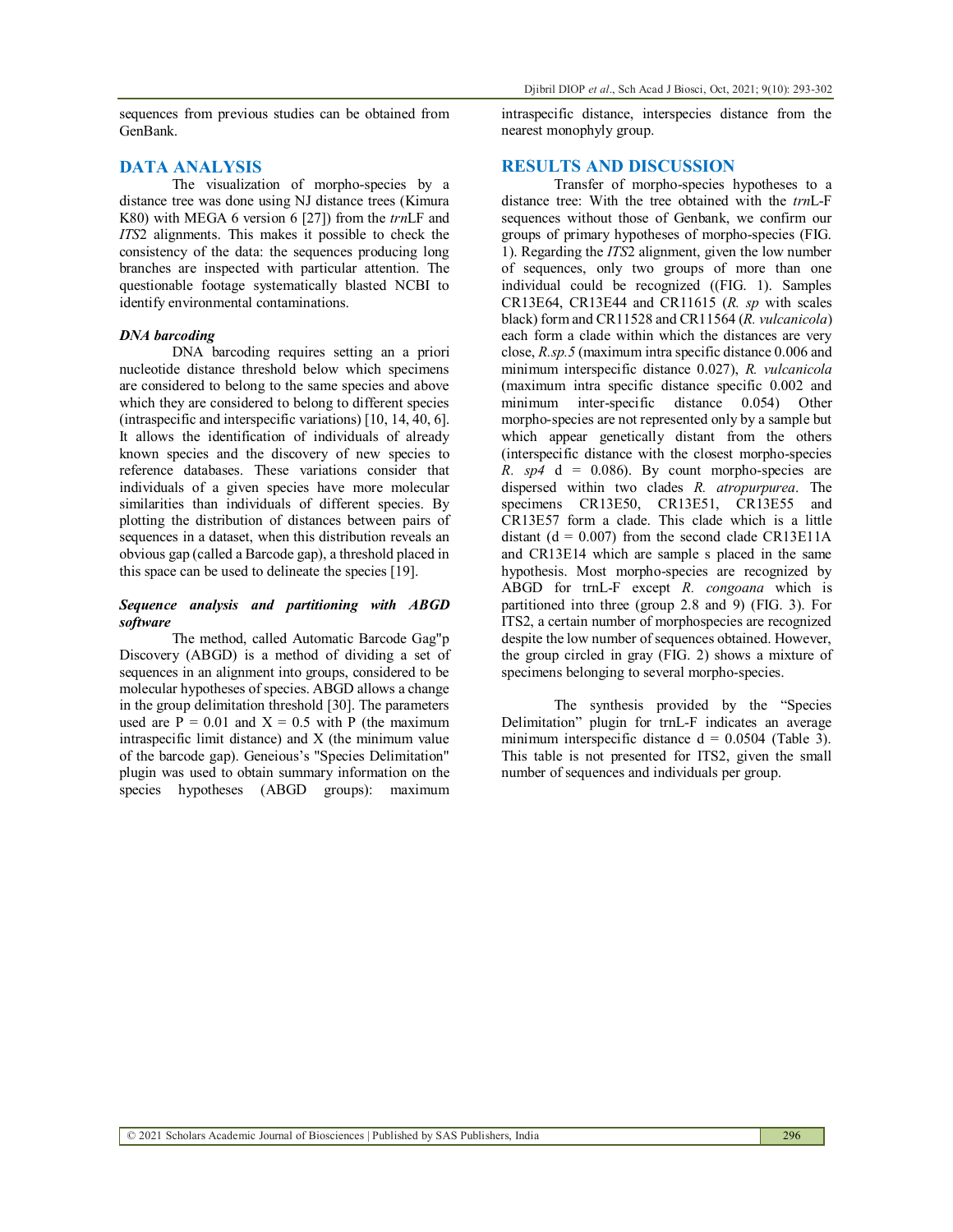



The inclusion of GenBank sequences was carried out as a second step, because the number of specimens per morpho-species became so low that ABGD in general can provide biased assumptions in this case [30]. We had to modify the parameters of P and choose  $P = 0.05$  in order to find the previously delimited groups as well as the specimens identified on GenBank as different morphospecies. The interest of this last analysis is to compare the sequences of specimens identified with the Ethiopian and Malagasy specimens of our study. Only *Riccia lamellosa* shows a low genetic distance (intra-specific distance = 0.002) with

CR13E25B, making it possible to confirm that these two specimens belong to the same species. The other specimens included are either in independent groups or grouped within the same group (group 4: group of *Riccia section pilifer*).

Figure 1: Distance tree (*Neighbor-Joining test*) resulting from the analysis of the *Trn*L-F (A) and *ITS*2 (B) sequences. The colors (blue or red) denote the morphological hypotheses (morpho-species) developed during the sample identification phase

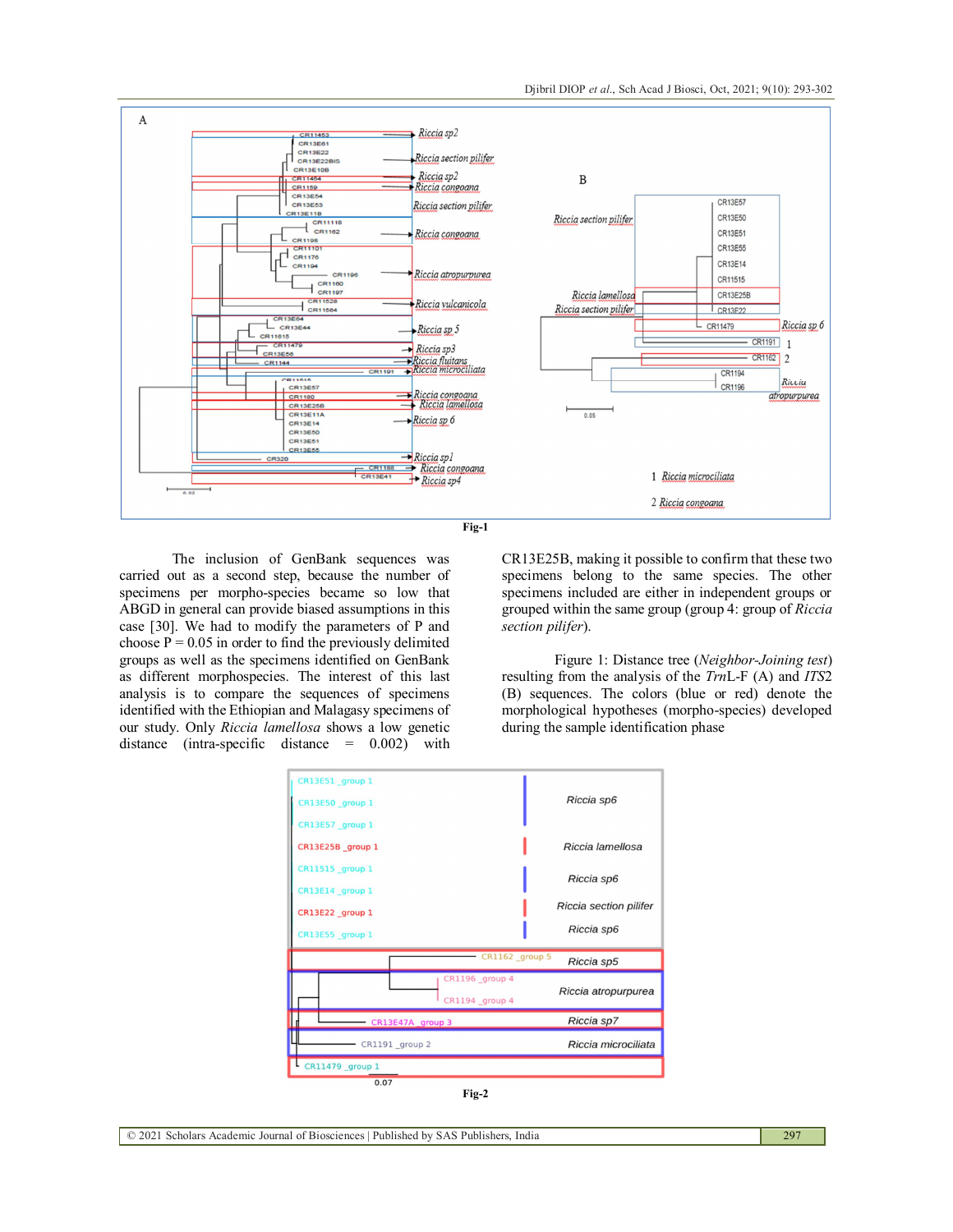Figure 2: Boundary tree produced by ABGD for trnL-F with the parameters  $\overline{P}$ min = 0.001;  $\overline{P}$ max = 0.01, X (relative gaps with) = 0.5, step = 10 and Kimura (K80). Each ABGD group is colored in a specific color. Each blue or red rectangle represents a morpho-species whose name is shown on the right.

| CR13E11B group 3       |                        |
|------------------------|------------------------|
| CR13E53 group 3        |                        |
| CR13E54 group 3        |                        |
| CR13E61 group 3        | Riccia section pilifer |
| CR13E22 group 3        |                        |
| CR13E22BIS group 3     |                        |
| CR13E10B group 3       |                        |
| CR11454 group 3        |                        |
| $-$ CR11453 group 3    | Riccia sp 2            |
| CR13E41_group 14       | Riccia sp 4            |
| CR1144 group 13        | Riccia fluitans        |
| CR13E44 group 11       |                        |
| CR13E64 group 11       | Riccia sp 5            |
| CR11615 group 11       |                        |
| $-$ CR320 group 5      | Riccia sp 1            |
| CR11564 group 4        |                        |
| <b>CR11528</b> group 4 | Riccia vulcanicola     |
| $-$ CR1191 group 12    | Riccia microcilliata   |
| CR13E51 group 7        |                        |
| CR13E14 group 7        |                        |
| CR13E55_group 7        |                        |
| CR13E50 group 7        | Riccia sp 6            |
| CR13E11A group 7       |                        |
| CR13E57 group 7        |                        |
| CR11515 group 7        |                        |
| CR13E56 group 6        | Riccia sp 3            |
| CR11479 group 6        |                        |
| CR13E25B group 10      | Riccia lamellosa       |
| CR1196 group 1         |                        |
| CR1197 group 1         |                        |
| CR1160 group 1         |                        |
| CR11101 group 1        | Riccia atropururea     |
| CR1194 group 1         |                        |
| CR1176 group 1         |                        |
| CR1159 group 1         |                        |
| CR1188 group 9         | Riccia congoana        |
| CR1180 group 8         | Riccia congoana        |
| CR1162 group 2         |                        |
| CR11118 group 2        | Riccia congoana        |
| CR1198 group 2         |                        |
| 0.03                   |                        |

**Fig-3**

Figure 3: Tree of primary molecular hypotheses produced by ABGD for *ITS*2 with parameters Pmin = 0.001; Pmax = 0.01, X (relative gap width) = 0.5; Step = 10 and Kimura (K80) TS / TV. Each ABGD group is colored in a specific color. Each blue or red rectangle represents a morpho-species whose name is shown on the right. The gray rectangle indicates a mixture of morphological hypotheses.

|  |  |  | Table-3: The inter and intra specific distances between the closest morphospecies. |  |
|--|--|--|------------------------------------------------------------------------------------|--|
|  |  |  |                                                                                    |  |

| <b>Species</b>             | Espèce la plus<br>proche | Monophylie? | Intra Dist | <br>Inter $Dist - +$<br>proche esp. |
|----------------------------|--------------------------|-------------|------------|-------------------------------------|
| $1:$ pilifer               | 2:sp4                    | no          | 0.004      | 0.014                               |
| $2:$ sp $2$                | 1: pilifer               | no          | 0.021      | 0.014                               |
| 3: fluitans                | 4: sp5                   | oui         | ი          | 0.03                                |
| 4:sp5                      | 3: fluitans              | oui         | 0.006      | 0.03                                |
| 5:sp1                      | $1:$ pilifer             | oui         | ი          | 0.07                                |
| 6: vulcanicola             | 1: pilifer               | oui         | 0.002      | 0.052                               |
| 7: microcilliata           | $8:$ sp $6$              | oui         |            | 0.075                               |
| 8: sp6                     | $9:$ sp $3$              | oui         | 0.003      | 0.042                               |
| $9:$ sp $3$                | $8:$ sp $6$              | oui         | 0          | 0.042                               |
| 10: lamellosa              | 13: congoana             | oui         | 0          | 0.047                               |
| 11: atropurpurea           | 13: congoana             | oui         | 0.023      | 0.045                               |
| 12: congoana               | 13: congoana             | oui         | ი          | 0.028                               |
| 13: congoana               | 12: congoana             | oui         |            | 0.028                               |
| $\overline{14}$ : congoana | 13: congoana             | oui         | 0.018      | 0.037                               |
| $15:$ sp4                  | 4: sp5                   | oui         | 0          | 0.203                               |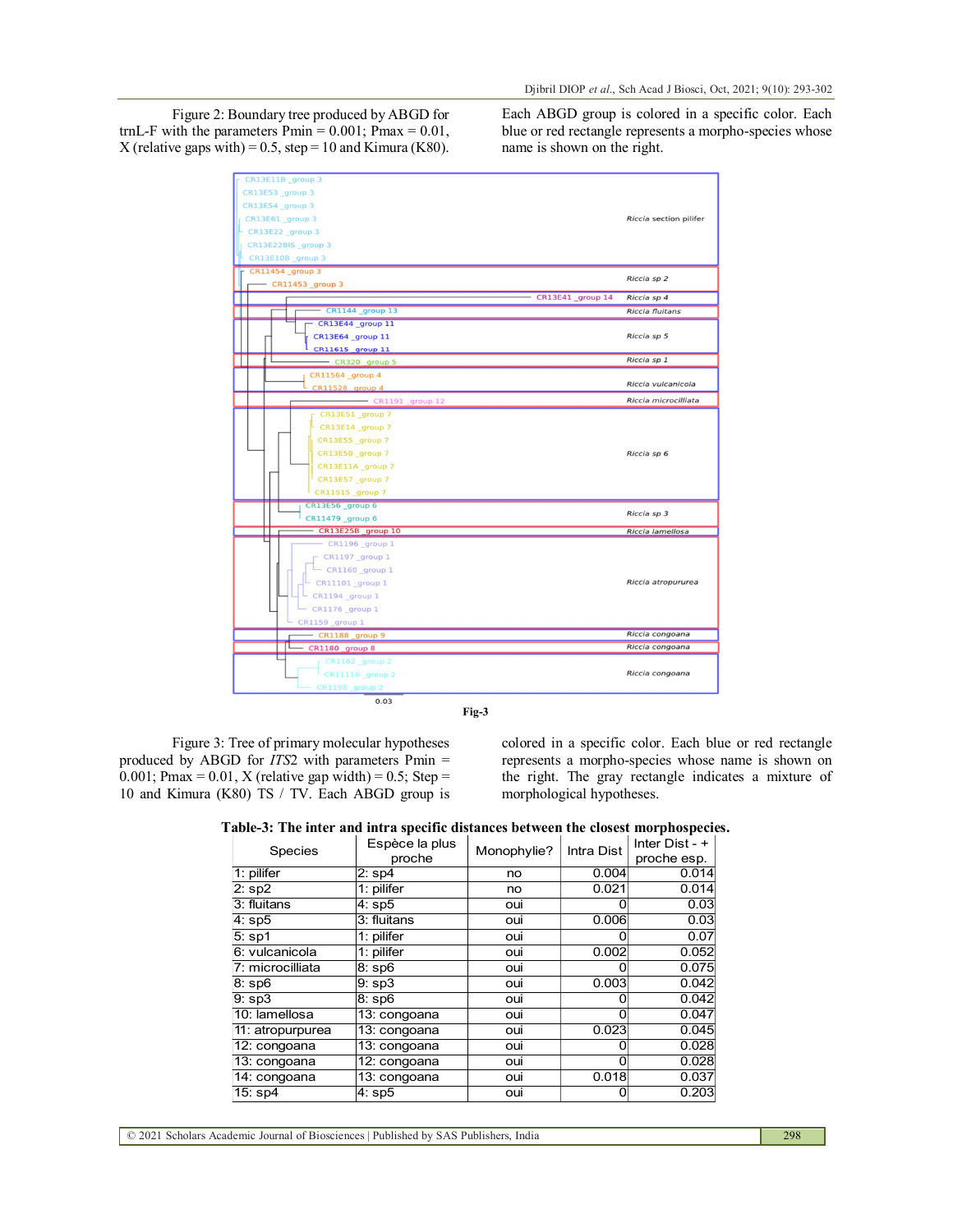#### **DISCUSSION**

This study allows us to propose 9 secondary hypotheses of species, confirmed by morphoanatomy and molecular delineation of species by a chloroplastic *trn*LF and nuclear gene *ITS*2: *Riccia sp1*, *Riccia sp2*, *Riccia sp3*, *Riccia sp*4, *Riccia sp5*, *Riccia atropurpurea*, *Riccia fluitans*, *Riccia microcilliata* and *Riccia vulcanicola*.

However, the incongruences noted for *Riccia congoana* (3 groups ABGD with *trn*LF, *Riccia section pilifer*, *Riccia lamellosa* (identical sequences for ITS2 with *Riccia sp6*) are not sufficient to definitively eliminate these species. Indeed, for *Riccia* section *pilifer* and *Riccia lamellosa* there is concordance between *trn*LF and the morphospecies (supported by the GenBank sequence for *Riccia lamellosa*.). It is probable that: (1) the low number of specimens in *ITS*2 could have led to a bias for the group;  $(2)$  or more likely that there were errors in the sequencing of the two specimens CR13E25B and CR13E22. Based on the results of the analysis, there is no congruence (correspondence) between the morpho- hypotheses. Species collected between the two study sites on either side of the Mozambique Channel, namely in Madagascar and Ethiopia. By account, there are species common between Ethiopia and continental African species like *Riccia vulcanicola* or *Riccia lamellosa* which has already been described. For Madagascar there is also correspondence between studied species and species already described in the African continental zone (*Riccia atropurpurea*, *Riccia congoana* and *Riccia microciliata*) even sometimes European (*Riccia fluitans*). *Riccia sp1*, *Riccia* sp*2*, *Riccia sp4*, *Riccia sp5*, *Riccia sp6* could not be identified requiring further study: species already described or new species for science.

The results highlight the diversity of *Riccia*. The *trn*L-F sequences show a certain divergence with the sequences deposited on NCBI (except *Riccia lamellosa*), which reveals that all our sequences belong to species not yet sequenced or not yet deposited. ABGD detects the deviation from the barcodes it uses for data partitioning. For this difference to be as correct as possible, the number of specimens per sample must be at least greater than 3 [30]. In conclusion ABGD is fast, it is a simple method to divide a set of sequences into molecular species that must be supplemented by other evidence in an integrative taxonomic approach.

#### **CONCLUSION**

This study is an approach to the little-known diversity of complex-thallus liverworts of these genera *Riccia* from tropical areas, both to discover a group that we rarely have the opportunity to approach and to measure the extent of the work remaining. The diversity of liverworts, and in particular of these genera, is unknown, and under-studied in these countries with the exception of some citations. These results showed that this group represents a particularly interesting case of study for taxonomists: solving an integrative taxonomy is a challenge that cannot be met with a large number of specimens and the right appropriate markers plus a good in-depth study of the morphology. The various results obtained during this study not only enrich our knowledge of biodiversity, but also provide essential material for analyzing the processes that are at the origin of this biodiversity. A sampling effort is needed for all countries in mainland Africa and countries in the Indian Ocean.

#### **Conflict of Interest**

The authors hereby declare that there is no conflict of interest.

#### **REFERENCES**

- 1. Bartholomew-Began, S. E. (1990). Classification of the Haplomitriales and Metzgeriales into the subclass Metzgeriidae, subclass nov.(Hepatophyta, Jungermanniopsida). *Phytologia (USA)*.
- 2. Beckert, S., Steinhauser, S., Muhle, H., & Knoop, V. (1999). A molecular phylogeny of bryophytes based on nucleotide sequences of the mitochondrial nad 5 gene. *Plant systematics and evolution*, *218*(3), 179-192.
- 3. Bickford, D., Lohman, D. J., Sodhi, N. S., Ng, P. K., Meier, R., Winker, K., ... & Das, I. (2007). Cryptic species as a window on diversity and conservation. *Trends in ecology & evolution*, *22*(3), 148-155.
- 4. Bopp, M., & Capesius, I. (1996). New aspects of bryophyte taxonomy provided by a molecular approach. *Botanica Acta*, *109*(5), 368-372.
- 5. Capesius, I. (1995). A molecular phylogeny of bryophytes based on the nuclear encoded 18S rRNA genes. *Journal of Plant Physiology*, *146*(1-2), 59-63.
- 6. Collins, R. A., & Cruickshank, R. H. (2013). The seven deadly sins of DNA barcoding. *Molecular ecology resources*, *13*(6), 969-975.
- 7. Crandall-Stotler, B. (2008). Morphology and classification of the Marchantiophyta. *Bryophyte biology*, 1-54.
- 8. Doyle, J. J., & Doyle, J. L. (1987). *A rapid DNA isolation procedure for small quantities of fresh leaf tissue* (No. RESEARCH).
- 9. Duff, R. J., & Nickrent, D. L. (1999). Phylogenetic relationships of land plants using mitochondrial small‐subunit rDNA sequences. *American Journal of Botany*, *86*(3), 372-386.
- 10. Fontaneto, D., Flot, J. F., & Tang, C. Q. (2015). Guidelines for DNA taxonomy, with a focus on the meiofauna. *Marine Biodiversity*, *45*(3), 433-451.
- 11. Goffinet, B. (2000). Origin and phylogenetic relationships of bryophytes. *Bryophyte biology*.
- 12. Gradstein, S. R., Churchill, S. P., & Salazar-Allen, N. (2001). Guide to the bryophytes of tropical America. *Memoirs-New York Botanical Garden*.
- 13. Graham, C. H., Ferrier, S., Huettman, F., Moritz, C., & Peterson, A. T. (2004). New developments in museum-based informatics and applications in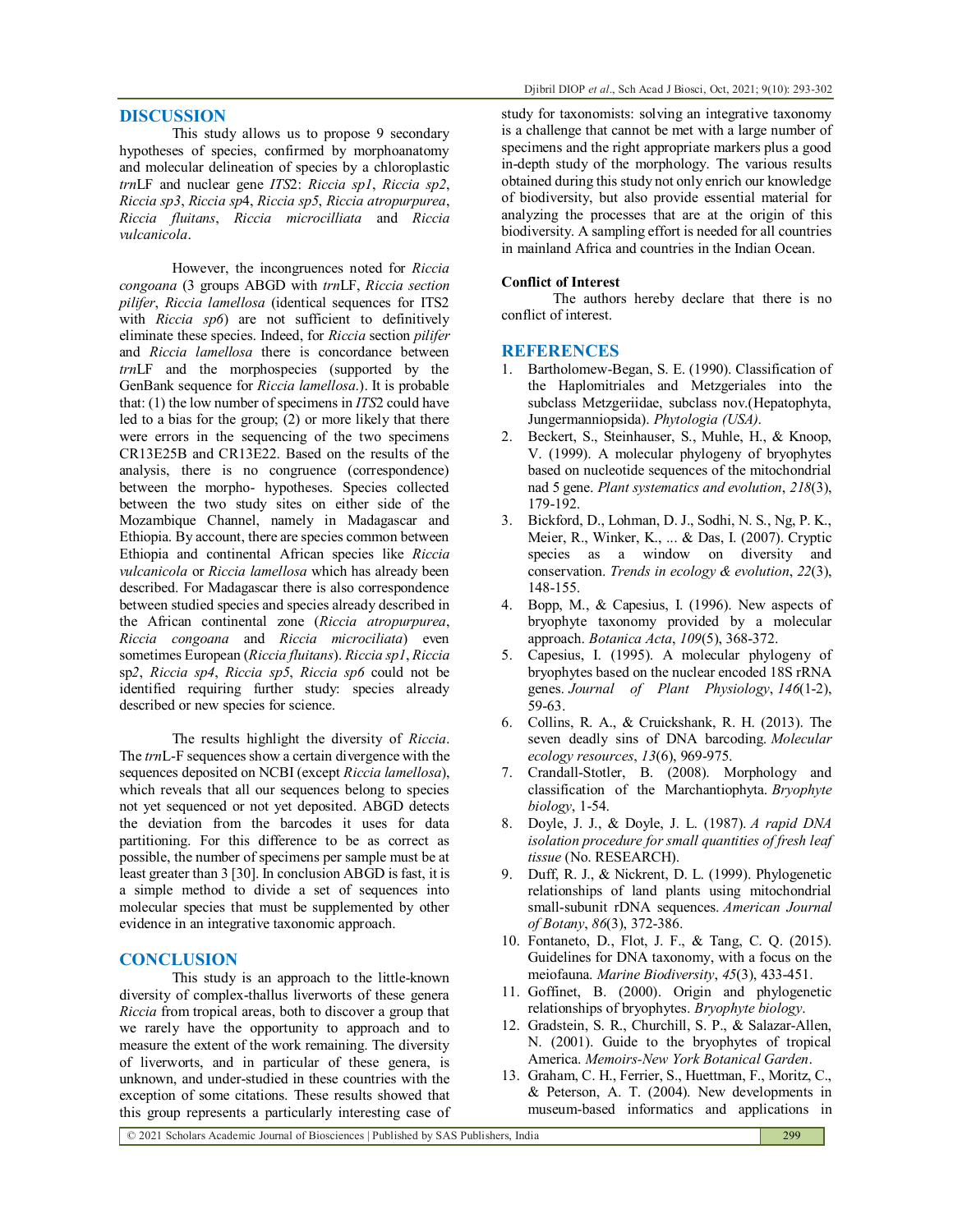biodiversity analysis. *Trends in ecology & evolution*, *19*(9), 497-503.

- 14. Hebert, P. D., Cywinska, A., Ball, S. L., & DeWaard, J. R. (2003). Biological identifications through DNA barcodes. *Proceedings of the Royal Society of London. Series B: Biological Sciences*, *270*(1512), 313-321.
- 15. Jovet-Ast S. Les *Riccia* de la région méditerranéenne. *Cryptogamie, Bryologie, Lichenologie.* 1986 ; 7(3) : 287–429.
- 16. Jovet-Ast, S. (1975). Germination et phase protonemique chez quelques especes du genre Riccia. *Revue bryologique et lichenologique*, *41*, 263-276.
- 17. Jovet-Ast, S. (1987). Vers une classification phylogénétique des espèces du genre Riccia. *Bryologist*, 321-330.
- 18. Kenrick, P., & Crane, P. R. (1997). The origin and early evolution of plants on land. *Nature*, *389*(6646), 33-39.
- 19. Lefébure, T., Douady, C. J., Gouy, M., & Gibert, J. (2006). Relationship between morphological taxonomy and molecular divergence within Crustacea: proposal of a molecular threshold to help species delimitation. *Molecular phylogenetics and evolution*, *40*(2), 435-447.
- 20. Lewis, L. A., Mishler, B. D., & Vilgalys, R. (1997). Phylogenetic relationships of the liverworts (Hepaticae), a basal embryophyte lineage, inferred from nucleotide sequence data of the chloroplast GenerbcL. *Molecular phylogenetics and evolution*, *7*(3), 377-393.
- 21. Mac, Glime, J. (2006). Bryophyte ecology, physiological ecology. Michigan Tachnological University (MTU) Botanical Society of America (BSA). Online publication http:// www.bryoecol.mtu.edu/ International Association of Bryologists (IAB). 2006.
- 22. Marline, L., Andriamiarisoa, R. L., Bardat, J., Chuah-Petiot, M., Hedderson, T. A., Reeb, C., ... & Ah-Peng, C. (2012). Checklist of the bryophytes of Madagascar. *Cryptogamie, Bryologie*, *33*(3), 199-255.
- 23. Mishler, B. D., Lewis, L. A., Buchheim, M. A., Renzaglia, K. S., Garbary, D. J., Delwiche, C. F., ... & Chapman, R. L. (1994). Phylogenetic relationships of the" green algae" and" bryophytes". *Annals of the Missouri Botanical Garden*, 451-483.
- 24. Nishiyama, T., & Kato, M. (1999). Molecular phylogenetic analysis among bryophytes and tracheophytes based on combined data of plastid coded genes and the 18S rRNA gene. *Molecular Biology and Evolution*, *16*(8), 1027-1036.
- 25. Perold, S. M. (1997). Studies in the Ricciaceae of sub-Saharan Africa: a provisional key to the currently known species (vol 26, pg 95, 1996). *BOTHALIA*, *27*(2), 239-239.
- 26. Perold, S.M. (1999). Hepatophyta. Part I: *Marchantiopsida*, Fascicule I: *Marchantiidae*, Flora

of Southern Africa National Botanical Institue, Pretoria.

- 27. Tamura, K., Peterson, D., Peterson, N., Stecher, G., Nei, M., & Kumar, S. (2011). MEGA5: molecular evolutionary genetics analysis using maximum likelihood, evolutionary distance, and maximum parsimony methods. *Molecular biology and evolution*, *28*(10), 2731-2739.
- 28. Pfenninger, M., & Schwenk, K. (2007). Cryptic animal species are homogeneously distributed among taxa and biogeographical regions. *BMC evolutionary biology*, *7*(1), 1-6.
- 29. Pócs, T. (1982). Tropical forest bryophytes. In 'Bryophyte ecology'.(Ed. AJE Smith) pp. 59–104.
- 30. Puillandre, N., Lambert, A., Brouillet, S., & Achaz, G. J. M. E. (2012). ABGD, Automatic Barcode Gap Discovery for primary species delimitation. *Molecular ecology*, *21*(8), 1864-1877.
- 31. Qiu, Y. L., Cho, Y., Cox, J. C., & Palmer, J. D. (1998). The gain of three mitochondrial introns identifies liverworts as the earliest land plants. *Nature*, *394*(6694), 671-674.
- 32. Samigullin, T. H., Valiejo-Roman, K. M., Troitsky, A. V., Bobrova, V. K., Filin, V. R., Martin, W., & Antonov, A. S. (1998). Sequences of rDNA internal transcribed spacers from the chloroplast DNA of 26 bryophytes: properties and phylogenetic utility. *FEBS letters*, *422*(1), 47-51.
- 33. Savage, J. M. (1995). Systematics and the biodiversity crisis. *BioScience*, *45*(10), 673-679.
- 34. Schljakov, R. N. (1972). On the higher taxa of liverworts-class Hepaticae s. str. *Botanicheskii zhurnal*, *57*, 496-508.
- 35. Shaw, A.J., Renzaglia, K.S. (2004). Diversity and classification of bryophytes. *American Journal of Botany,* 91; 1557–1581.
- 36. Ligrone, R., Duckett, J. G., & Renzaglia, K. S. (1993). The gametophyte-sporophyte junction in land plants. *Advances in Botanical Research*, *19*, 231-318.
- 37. Sites Jr, J. W., & Marshall, J. C. (2003). Delimiting species: a Renaissance issue in systematic biology. *Trends in Ecology & Evolution*, *18*(9), 462-470.
- 38. Stech, M., & Quandt, D. (2014). 20,000 species and five key markers: the status of molecular bryophyte phylogenetics. *Phytotaxa*, *9*(1), 196-228.
- 39. Tamura, K., Peterson, D., Peterson, N., Stecher, G., Nei, M., & Kumar, S. (2011). MEGA5: molecular evolutionary genetics analysis using maximum likelihood, evolutionary distance, and maximum parsimony methods. *Molecular biology and evolution*, *28*(10), 2731-2739.
- 40. Vogler, A.P., Monaghan, M.T. (2007). Recent advances in DNA taxonomy. *Journal of Zoological Systematics and Evolutionary Research*, *45;* 1–10.
- 41. Wellman, C. H., Osterloff, P. L., & Mohiuddin, U. (2003). Fragments of the earliest land plants. *Nature*, *425*(6955), 282-285.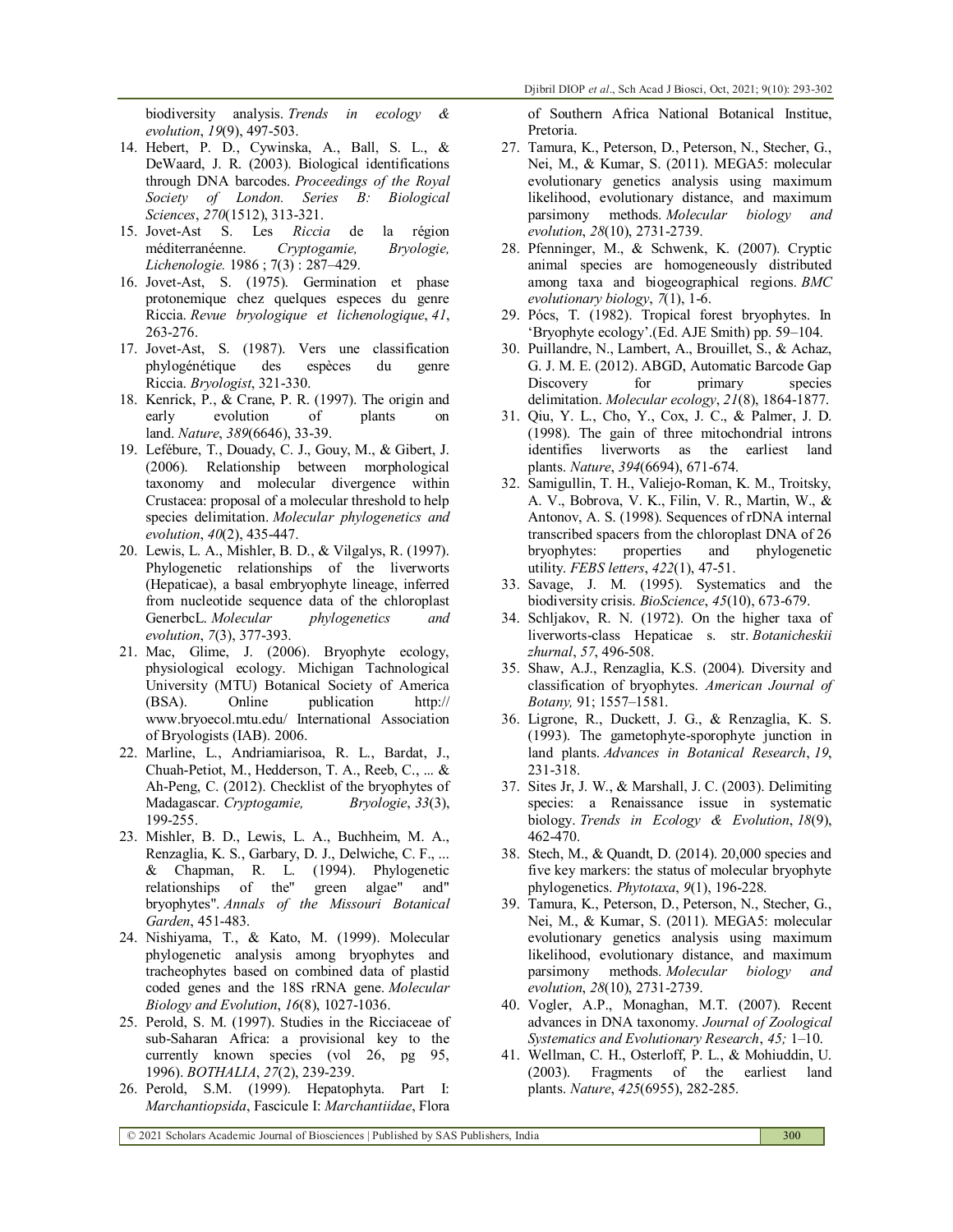- 42. Wheeler, J. A. (2000). Molecular phylogenetic reconstructions of the marchantioid liverwort radiation. *The Bryologist*, *103*(2), 314-333.
- 43. Wigginton, M. J. (2002). *Checklist and distribution of the liverworts and hornworts of sub-Saharan*

## **Appendices**

*Africa, including the East African Islands*. Tropical Bryology Research.

44. Wiens, J. J. (2007). Species delimitation: new approaches for discovering diversity. *Systematic biology*, *56*(6), 875-878.

| Morpho-spe<br>cies                            | <b>Specimens</b>                                                                                         | Port of the<br>thallus                             | Color<br>dorsal<br>surface             | <b>Size</b>                                                             | <b>Shape</b><br>of<br>branch<br>es | Color of<br>scales                                                       | Appearance<br>of dorsal<br>surface               | <b>Spores</b><br>characters                                                    | Other<br><b>Remark</b>                                                                                                      |
|-----------------------------------------------|----------------------------------------------------------------------------------------------------------|----------------------------------------------------|----------------------------------------|-------------------------------------------------------------------------|------------------------------------|--------------------------------------------------------------------------|--------------------------------------------------|--------------------------------------------------------------------------------|-----------------------------------------------------------------------------------------------------------------------------|
| Riccia<br>fluitans L.                         | CR1144                                                                                                   | In a rosette<br>with long,<br>filamentous<br>tufts | Yellow<br>green                        | 5-10mm Long<br>long,<br>$1-3mm$<br>wide                                 | straps                             | No scales                                                                |                                                  |                                                                                | Dichotomo<br><b>us</b><br>branching<br>and no<br>scales                                                                     |
| Riccia<br>congoana                            | CR1180<br>CR1162<br>CR1188<br>CR1198<br>CR11118                                                          | Partially<br>irregular<br>rosette                  | Green<br>yellow<br>Blue<br>green       | 4-10mm Large<br>long,<br>$2-5$ mm<br>wide                               | ovals                              | Peripheral<br>black scales                                               | Reticulated<br>dorsal<br>surface                 | <b>Spores</b><br>yellowish-bro<br>wn, wingless<br>and strong<br>triradial mark | Narrow<br>scalloped<br>border                                                                                               |
| Riccia<br>atropuupure<br>a                    | CR1176<br>CR1160<br>CR1196<br>CR1194<br>CR1197 CR11<br>101<br>CR1159                                     | incomplete<br>or isolated<br>thalli                | blue gray,<br>blue-gree<br>$\mathbf n$ | $15\;\mathrm{mm}$<br>long<br>max,<br>branche<br>$s2$ to 3<br>mm<br>wide | linear<br>to<br>weakly<br>oval     | typical:<br>black then<br>purple<br>passing to<br>white at the<br>margin |                                                  | <b>Black</b> brown<br>spores                                                   | Clear white<br>margin<br>when dry,<br>the edges<br>of the<br>thallus<br>often<br>touching<br>above the<br>dorsal<br>surface |
| Riccia<br>section<br>pilifer                  | <b>CR3E61</b><br><b>CR13E22B</b><br><b>CR13E22A</b><br>CR13E53<br>CR13E54<br><b>CR13E10B</b><br>CR13E11B | Thallus in<br>rosettes                             | Green<br>yellow                        | $4-10$ mm<br>long,<br>$2-5$ mm<br>wide                                  | Ovals                              | <b>Black</b> scales<br>on the sides<br>and top                           | Spongy-look<br>ing thallus                       |                                                                                | Thalli with<br>dorsal face<br>with white<br>green<br>papillae<br>giving it a<br>velvety<br>appearance                       |
| Riccia sp 1                                   | <b>CR320</b>                                                                                             | Thallus in<br>rosettes                             | Gray<br>green                          | $4-10$ mm<br>long,<br>$2-5$ mm<br>wide                                  | Oval<br>and<br>wide                | No scales                                                                |                                                  |                                                                                | Gutter<br>inconspicu<br>ous                                                                                                 |
| Riccia<br>microciliata<br>OH Volk &<br>Perold | CR1191                                                                                                   | Thalles in<br>rosette                              | Gray<br>green                          | 6-18mm<br>long,<br>$4-8$ mm<br>wide                                     | Oval<br>and<br>wide<br>thalli      | No scales                                                                | Thallus a<br>little smooth                       | Triangular<br>globular<br>spores and<br>reticulate<br>ornamentatio<br>n        | Thallus<br>with<br>hyaline log<br>cilia in<br>several<br>crowded<br>rows at the<br>apex,<br>arched and<br>channeled         |
| Riccia sp2                                    | CR11453<br>CR11454                                                                                       | Thallus in<br>rosettes                             | Green<br>white                         | 3 to 10<br>mm<br>long, 1<br>to 5 mm<br>wide                             | Oval<br>thalli                     | White<br>colored<br>scales                                               | Thallus with<br>a rather<br>smooth<br>appearance |                                                                                |                                                                                                                             |

# **Table-1: Morphospecies assumptions established during sample identification**